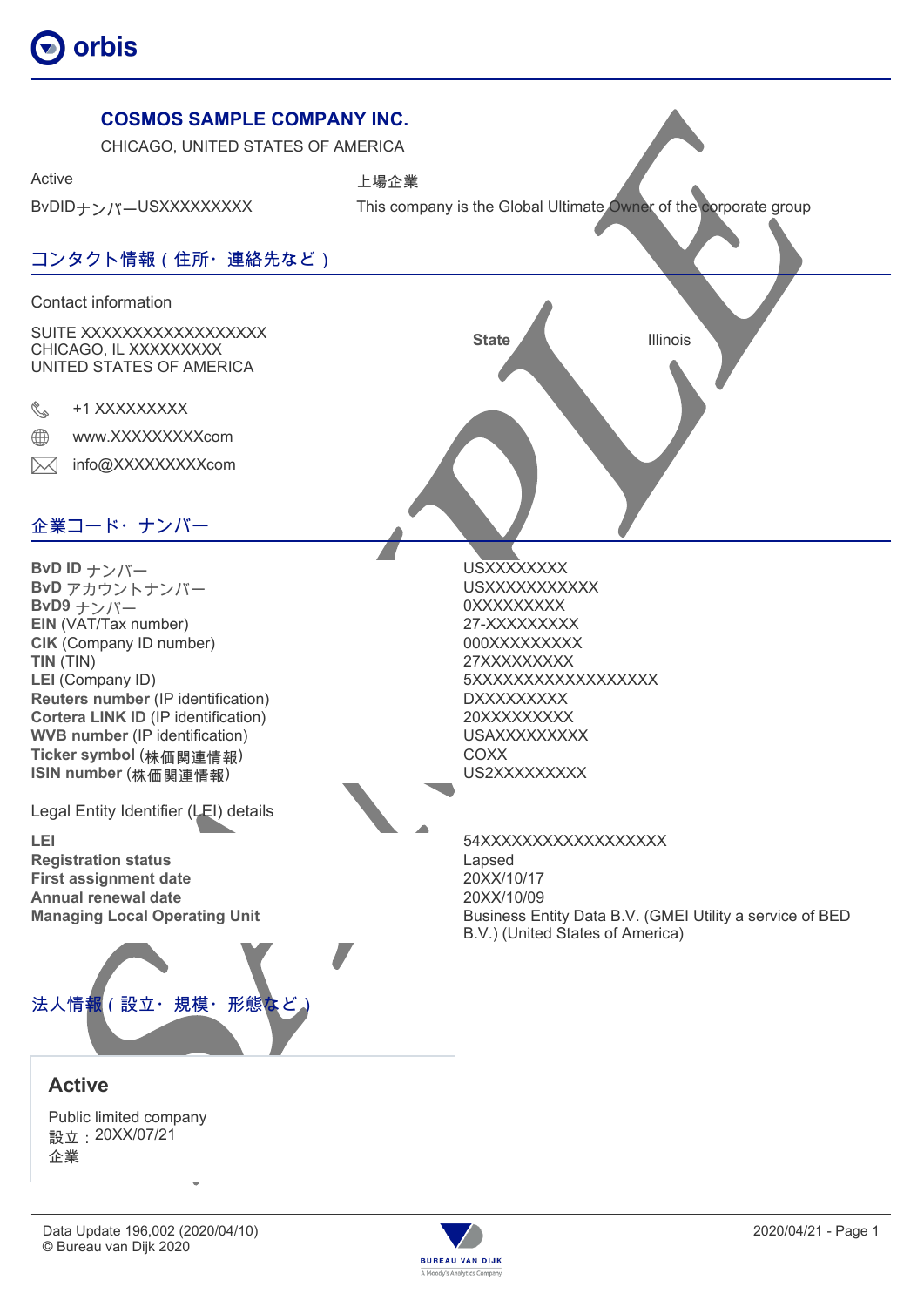

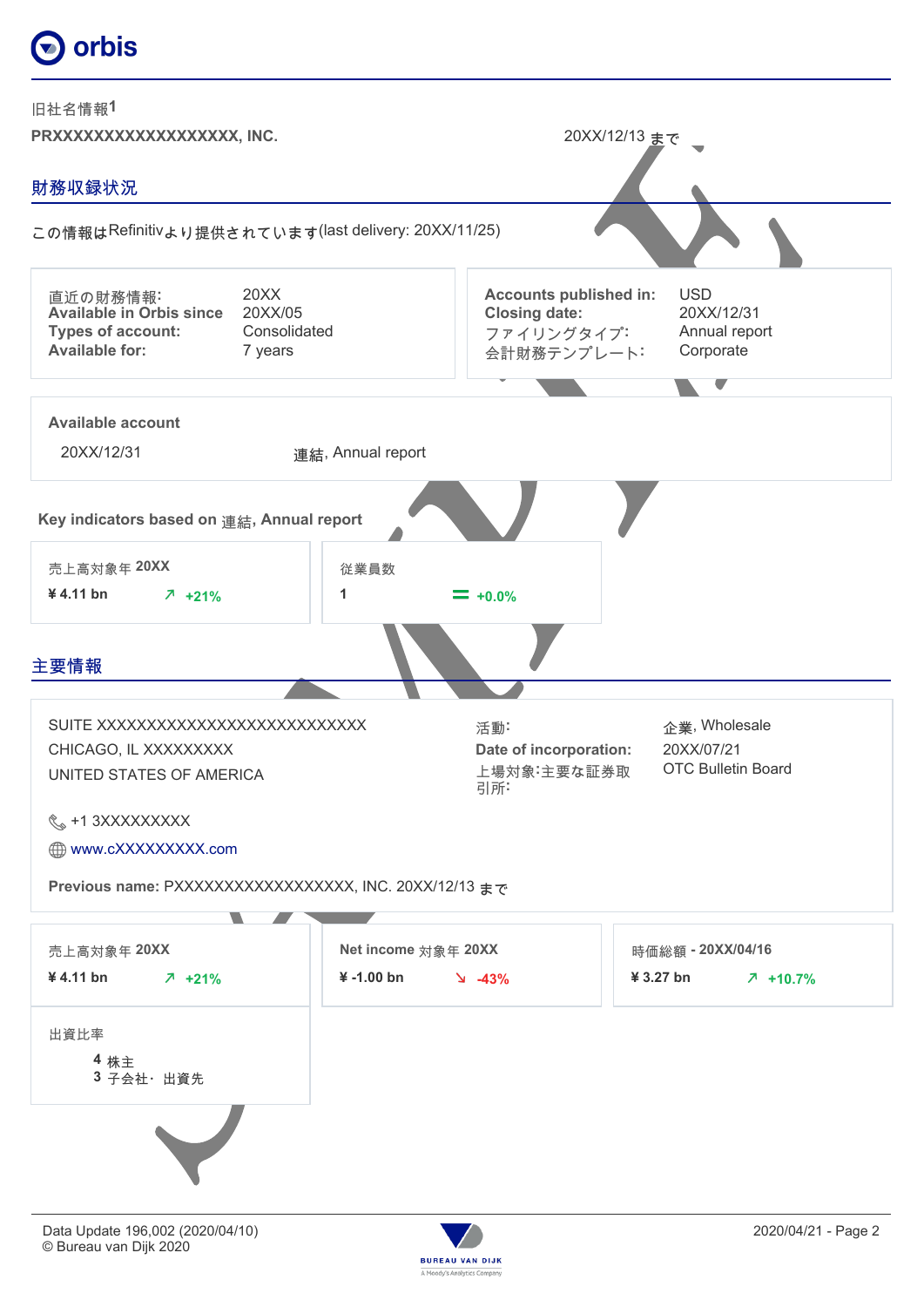

### **Financial profile**

連結, Annual report

|                | 20XX/12/31            | 20XX/12/31          | 20XX/12/31                     | 20XX/12/31         | 20XX/12/31     |
|----------------|-----------------------|---------------------|--------------------------------|--------------------|----------------|
|                | m JPY                 | m JPY               | m JPY                          | m JPY              | m JPY          |
|                | 12 months             | 12 months           | 12 months                      | 12 months          | 12 months      |
|                | Unqualified           | Unqualified         | Unqualified                    | Unqualified        | Unqualified    |
|                | <b>US GAAP</b>        | <b>US GAAP</b>      | <b>US GAAP</b>                 | <b>US GAAP</b>     | <b>US GAAP</b> |
|                | $10-K$                | $10-K$              | $10-K$                         | $10-K$             | $10-K$         |
| 為替レート: USD/JPY | 110.82999             | 112.90001           | 116.80000                      | 120.49999          | 120.64000      |
| 総売上高           | 4,110 $\n  \  \big)$  | 3,389 $\n 7$        | 789 7                          | $64 \sqrt$         | 922            |
| 経常利益           | $-1,002$ $\backslash$ | $-701$ $\sqrt{ }$   | $-70$ $\overline{7}$           | $-806\sqrt{}$      | 850            |
| 当期純利益          | $-1,004$ $\backslash$ | $-7011$             | $-70$ $\overline{7}$           | $-806\sqrt{}$      | 729            |
| キャッシュフロー       | -999 $\backslash$     | $-478$ $\sqrt{ }$   | $-69$ $\sqrt{ }$               | $-64$ $\backslash$ | 730            |
| 総資産            | $2,294 \overline{7}$  | 1,205 $\neg$        | 364 $\neg$                     | $79\sqrt{ }$       | 873            |
| 自己(株主)資本       | $-368$ $\backslash$   | $-342\sqrt{ }$      | -205 $\sqrt{ }$                | $-150\sqrt{}$      | 660            |
| 流動比率(x)        | $0.82$ 7              | $0.69 \times$       | $0.54 \vert \mathcal{I} \vert$ | $0.29\sqrt{}$      | 4.10           |
| 売上高経常利益率(%)    | $-24.39$ $\sqrt{ }$   | $-20.68$ $\sqrt{ }$ | $-8.89$                        | n.s.               | 92.18          |
| 税引前ROE (%)     | n.s.                  | n.s.                | n.s.                           | n.s.               | 128.65         |
| 税引前ROCE (%)    | n.s.                  | n.s.                | n.s.                           | n.s.               | 130.01         |
| 自己(株主)資本比率(%)  | $-16.03$ 7            | $-28.36$ 7          | $-56.21$                       | n.s.               | 75.66          |
| 従業員数           | $1 \models$           | $1 \sqsubset$       | 1                              | n.a.               | n.a.           |

**Management**

Mr XXXXXXXXXXXXXXXX Mr XXXXXXXXXXXXXXXX

+ 2 さらに見る

#### **Latest news**

| 20XX/04/14 | AQM        | COSMOS SAMPLE XXXXXXXXXXXXXXXXXXXXXXXassion and Analysis of Financial Condition<br>and Results of Operations                          |
|------------|------------|---------------------------------------------------------------------------------------------------------------------------------------|
| 20XX/04/09 | <b>AQM</b> | CoXXXXXXXXXXXXXXXXXXXXXXXXXXXation Agreement of Covid-19 Diagnostic Detection<br>Kit for Germany, England, Greece & Cyprus            |
| 20XX04/08  | AQM        | CXXXXXXXXXXXXXXXXXXXXXXXXXXXXOR EXCLUSIVE REPRESENTATION AGREEMENT OF<br>COVIXXXXXXXXXXXXXXXXXT FOR GERMANY, ENGLAND, GREECE & CYPRUS |
| 20XX/03/26 | AQM        |                                                                                                                                       |
| 20XX/01/09 | AQM        | Stocks That HXXXXXXXXXXXXXXXXXXursday                                                                                                 |

ニュース**stories since last year**

 $\overline{\phantom{a}}$ 

**24** negative stories 45 stories in total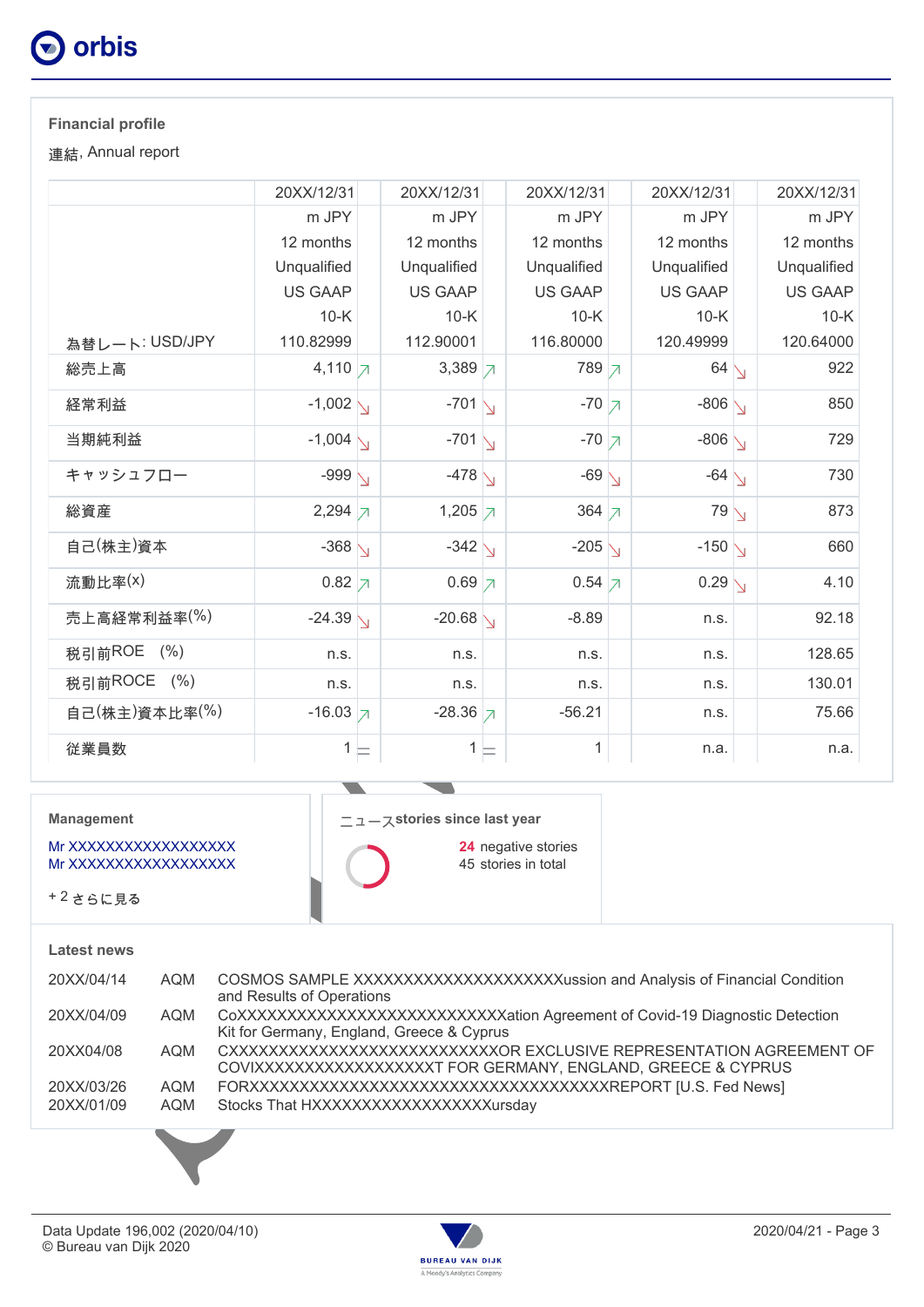### 業種・事業内容

| 企業タイプ<br><b>ByD</b> sector:<br>NACE Rev. 2 メインセクション:<br>製品& サービス: | 企業<br>Wholesale<br>Bureau van Dijk] | G - Wholesale and retail trade; repair of motor vehicles and motorcycles<br>Renting or leasing of real estate properties to others; the management of real estate<br>properties for others; the selling, buying and renting of real estate properties for others;<br>and the provision of other real estate related services, such as appraisal services [source: |
|-------------------------------------------------------------------|-------------------------------------|-------------------------------------------------------------------------------------------------------------------------------------------------------------------------------------------------------------------------------------------------------------------------------------------------------------------------------------------------------------------|
| US SIC $\Box - \kappa(s)$                                         |                                     |                                                                                                                                                                                                                                                                                                                                                                   |
| コアコード<br>プライマリーコード(S):                                            | 512<br>5122                         | Drugs, drug proprietaries, and druggists' sundries wholesale dealing in<br>Drugs, drug proprietaries, and druggists' sundries wholesale dealing in                                                                                                                                                                                                                |
| NACE Rev. $2 \rightharpoonup$ $\ltimes$ (s)                       |                                     |                                                                                                                                                                                                                                                                                                                                                                   |
| コアコード<br>プライマリーコード(S):                                            | 4645<br>4645<br>4646                | Wholesale of perfume and cosmetics<br>Wholesale of perfume and cosmetics<br>Wholesale of pharmaceutical goods                                                                                                                                                                                                                                                     |
| NAICS 2017 $\Box$ $\vdash$ K(s)                                   |                                     |                                                                                                                                                                                                                                                                                                                                                                   |
| コアコード<br>プライマリーコード(S):                                            | 4242<br>424210                      | Drugs and Druggists' Sundries Merchant Wholesalers<br>Drugs and Druggists' Sundries Merchant Wholesalers                                                                                                                                                                                                                                                          |
| 事業内容(キーワード検索)                                                     |                                     |                                                                                                                                                                                                                                                                                                                                                                   |

CXXXXXXXXXXXXXXXXXXXXXXXXXXXXXXXXXXXXXXXXXXXXXXXXutical industry. The Company focuses on branded pharmaceuticals, over-the-counter (OTC) medicines and generic pharmaceuticals. The Company, through its subsidiary, AmplXXXXXXXXXXXXXXXXXXXXXXXXXXXXXXXXXXXXXXXXXXXXX providing representation and provision of consulting services to various XXXXXXXXXXXXXXXXXXXXXXXXXXXXXXXXXXXXXXXXXXXXXXXXXXXXXXXXXXXXXXXng, statistical data analysis, research and analysis, negotiating services, credit risk analysis, credit management, conducting case studies, introduction sXXXXXXXXXXXXXXXXXXXXXXXXXXXXXXXXXXXXnagement consulting, expansion strategies consulting, information systems consulting and business management softwarXXXXXXXXXXXXXXXXXXXXXXXXXXX a subsidiary of AmpXXXXXXXXXXXXXXXXXXXXXXXXXXXXXXXXg of branded and generic pharmaceutical products and medicines across the European Union member states.

### 事業内容・沿革

CXXXXXXXXXXXXXXXXXXXXXXXXXXXXXXXXXXXXXXXXXXXXXusiness within the pharmaceutical industry. The Company focuses on branded pharmaceuticals, over-the-counter (OTC) medicines and generic pharmaceuticals. The CoXXXXXXXXXXXXXXXXXXXXXXXXXXXXXXXXXXXXXXXXXXXXXXXXXXXXXX in the trading of products, providing representation and provision of consulting services to various sectors. The CompXXXXXXXXXXXXXXXXXXXXXXXXovides ser

 management, conducting case studies, introduction services, e-commerce consulting, marketing management consulting, expansion strategies XXXXXXXXXXXXXXXXXXXXXXXXXXXXXXXXXXess management software consulting. It also offers various services, such as systems integration, accredited partnership services, and installation XXXXXXXXXXXXXXXXXX ware. XXXXXXXXXXXXXXXXXXXXXXXXXXXXXissimo. The principal activity of XXXXXXXXXXXXXXXXXXX the trading of branded and generic pharmaceutical products XXXXXXXXXXXXXXXXXXXXXXXXXXXUnion member states. XXXXXXXXXopeXXXXXXXXXXXXXXXXXXXXXXXXXXX companies and as a reseller to other companies. The operational life cycle of services perfXXXXXXXXXXXXXXXXXXXXXXXXXXXXXIalyzing within market the demand and price oXXXXXXXXXXXXXXXXXXuding specific medicines, volumes and prices; researchXXXXXXXXXXXXXXXXXX availability of the demanded XXXXXXXXXing the supplier based upon available medicines anXXXXXXXXX volumes; order placement by thXXXXXXXXXXXXXXXXXXXXXXXXXXXXX euthorities; purchase of the medicines from the wholesalers; assortment and storage of the medicines in the XXXXXXXXXXXXXXXXXXXXXXXXXXXrding to the buyer's order list; delivery of the medXXXXXXXXXXXXXXXXXXXXXXXXXXXX on for the shipment. The Company also intends to expand into cosmetic-beauty products, as well as food supplements.

The company is engXXXXXXXXXXXXXXXXXXXXXXXXXXXXXXXXXXXXvelopment and sale of real estate properties. The company was incorporated in July of XXXXXXXXXXXXXXXXXXXXXXXXXXXXXXXXXXXX located in the city of Chicago, Illinois.

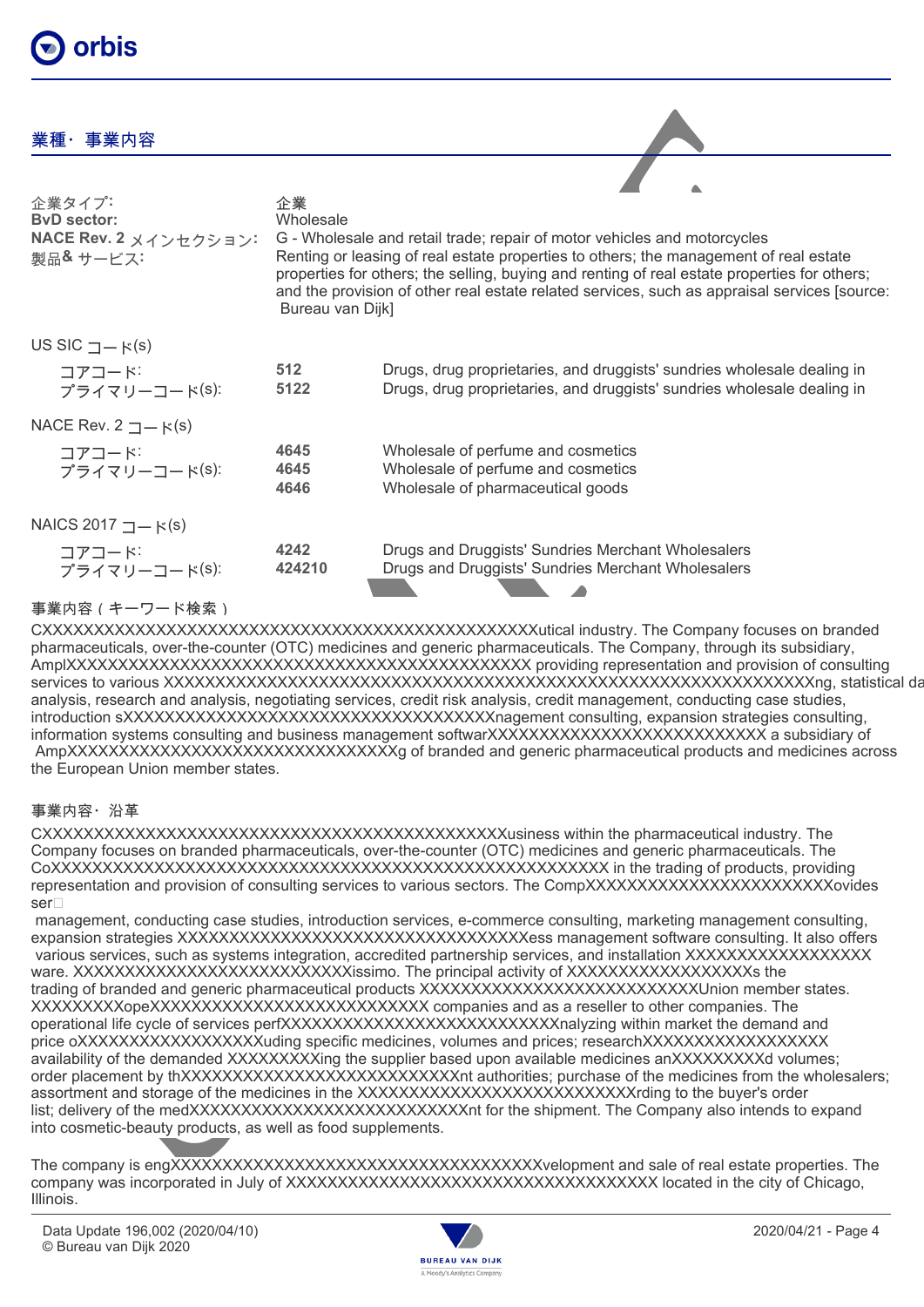

The compaXXXXXXXXXXXXXXXXXXXXXXXXXXXXXXXXXXXXXXXXXXXXXXXXXXXXXXities: the renting or leasing of real estate properties to others; the manaXXXXXXXXXXXXXXXXXXXXXXXXXXXIIing, buying and renting of real estate properties fXXXXXXXXXXXXXXXXXXXXXXXXXXXXXXXXXXed services, such as appraisal services. The company principally conduXXXXXXXXXX within the United States.

Active in 1 country(ies) or region(s), 1 strategic alliance(s)

プライマリービジネスライン(主事 Engaged in real estate business

業): 主たる事業内容: Services

主な製品およびサービス: Renting or leasing of real estate properties to others; the management of real estate properties for otXXXXXXXXXXXXXXXXXXXXXXXXXXXXXXXX e properties for others; and the pXXXXXXXXXXXXXXXXXXXXXXXXXXXX services, such as appraisal services 主たる営業を行う国: United States of America

主要財務情報

連結, Annual report

|                   | 20XX/12/31     | 20XX/12/31     | 20XX/12/31         | 20XX/12/31  |
|-------------------|----------------|----------------|--------------------|-------------|
|                   | th USD         | th USD         | th USD             | th USD      |
|                   | 12 months      | 12 months      | 12 months          | 12 months   |
|                   | Unqualified    | Unqualified    | <b>Unqualified</b> | Unqualified |
|                   | <b>US GAAP</b> | <b>US GAAP</b> | <b>US GAAR</b>     | US GAAP     |
|                   | $10-K$         | $10-K$         | 10-K               | $10-K$      |
| └ 総売上高            | 534            | 6,755          | 30,013             | 37,084      |
| └ 経常利益            | $-6,688$       | $-600$         | $-6,207$           | $-9,043$    |
| └ 当期純利益           | $-6,688$       | $-601$         | $-6,210$           | $-9,061$    |
| └ キャッシュフロー        | $-532$         | $-592$         | $-4,234$           | $-9,017$    |
| └ 総資産             | 658            | 3,119          | 10,676             | 20,695      |
| └ 自己(株主)資本        | $-1,248$       | $-1,753$       | $-3,028$           | $-3,317$    |
| └ 流動比率(x)         | 0.29           | 0.54           | 0.69               | 0.82        |
| └ 売上高経常利益率(%)     | n.s.           | $-8.89$        | $-20.68$           | $-24.39$    |
| └ 税引前ROE (%)      | n.s.           | n.s.           | n.s.               | n.s.        |
| └ 税引前ROCE<br>(% ) | n.s.           | n.s.           | n.s.               | n.s.        |
| └ 自己(株主)資本比率(%)   | n.s.           | $-56.21$       | $-28.36$           | $-16.03$    |
| └ 従業員数            | n.a.           | $\mathbf{1}$   | 1                  | 1           |



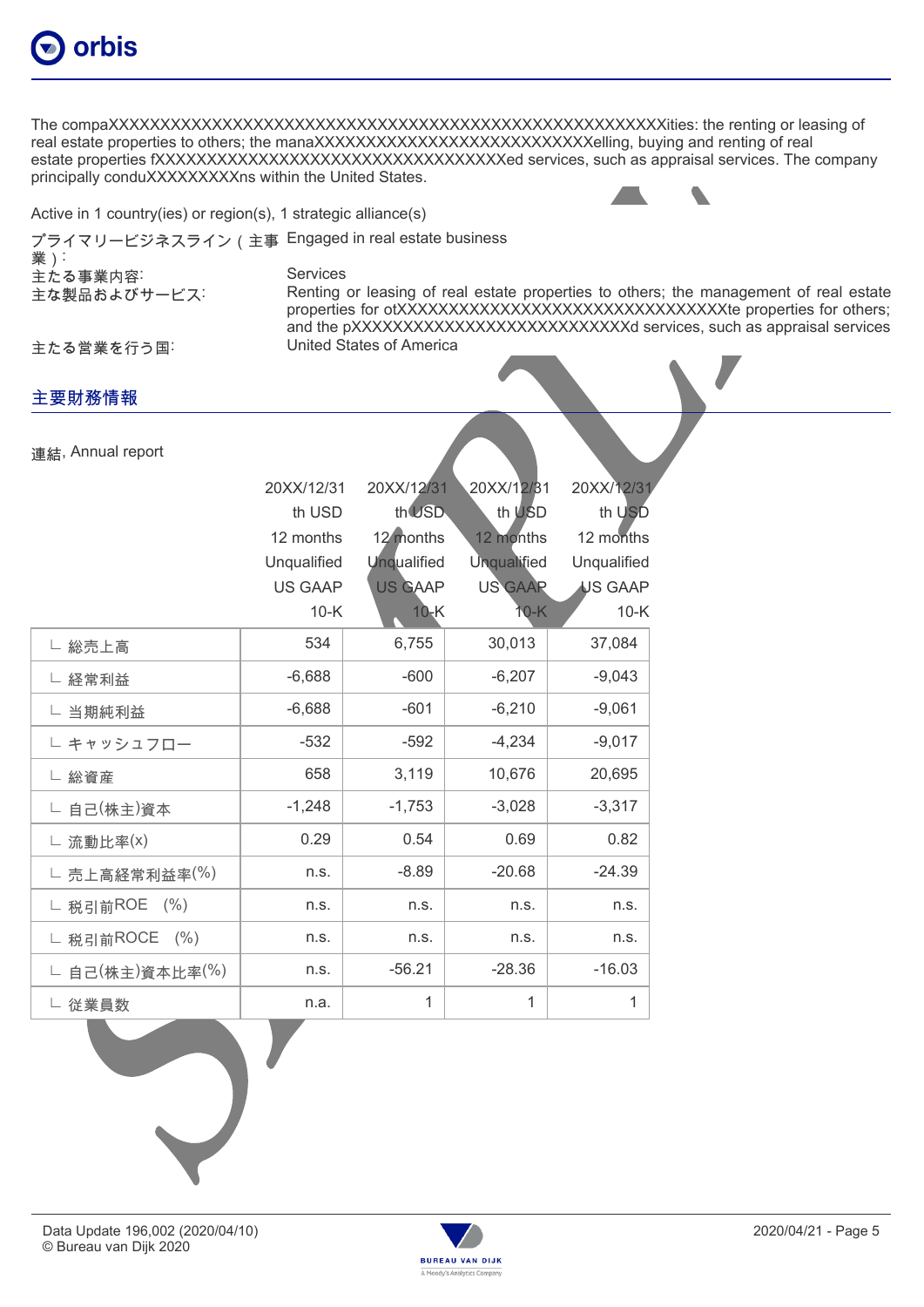



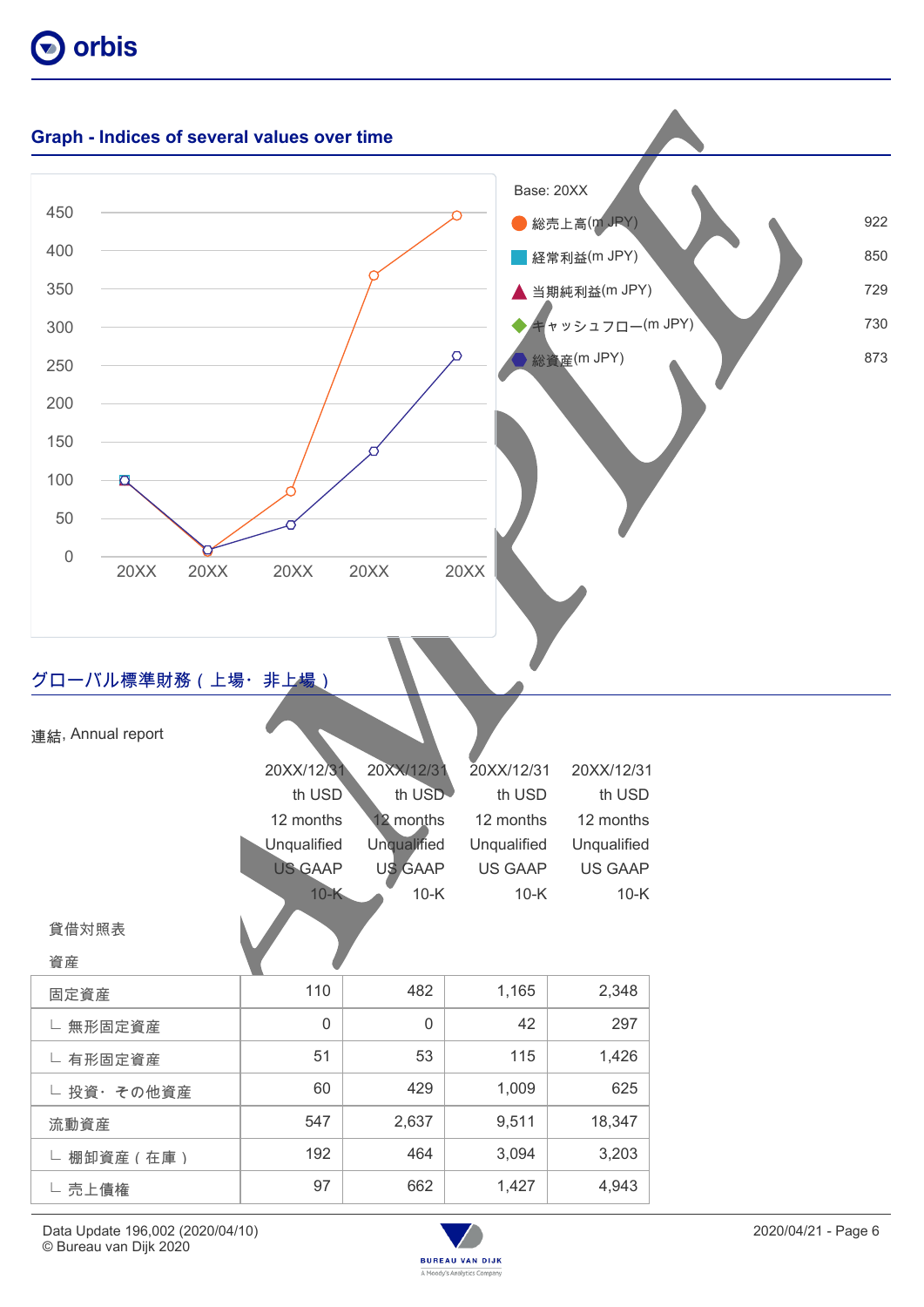|                    | 20XX/12/31     | 20XX/12/31     | 21XX/12/31          | 20XX/12/31         |
|--------------------|----------------|----------------|---------------------|--------------------|
|                    | th USD         | th USD         | th USD              | th USD             |
|                    | 12 months      | 12 months      | 12 months           | 12 months          |
|                    | Unqualified    | Unqualified    | Unqualified         | <b>Unqualified</b> |
|                    | <b>US GAAP</b> | <b>US GAAP</b> | <b>US GAAP</b>      | <b>US GAAP</b>     |
|                    | $10-K$         | $10-K$         | $10-K$              | $10-K$             |
| └ その他流動資産          | 259            | 1,511          | 4,990               | 10,201             |
| └ 現金および現金同等物       | 198            | 717            | 783                 | 3,582              |
| 総資産                | 658            | 3,119          | 10,676              | 20,695             |
|                    |                |                |                     |                    |
| 負債・資本              |                |                |                     |                    |
| 自己(株主)資本           | $-1,248$       | $-1,753$       | $-3,028$            | $-3,317$           |
| □ 資本金              | 126            | 126            | 13                  | 14                 |
| □ その他自己(株主)資本      | $-1,373$       | $-1,879$       | $-3,041$            | $-3,331$           |
| 長期負債               | $\mathbf 0$    | $\mathsf 0$    | $\mathsf 0$         | 1,738              |
| └ 長期借入金            | $\mathbf 0$    | $\mathbf 0$    | $\mathsf{O}\xspace$ | $\mathsf 0$        |
| └ その他長期負債          | $\overline{0}$ | $\overline{0}$ | $\overline{0}$      | 1,738              |
| └ 引当金              | $\overline{0}$ | $\overline{0}$ | $\overline{0}$      | n.a.               |
| 流動負債               | 1,905          | 4,871          | 13,704              | 22,274             |
| └ 短期借入金            | $\mathbf 0$    | $\mathbf 0$    | $\mathsf 0$         | 0                  |
| └ 買入債務             | $\overline{0}$ | $\overline{0}$ | $\overline{0}$      | $\Omega$           |
| └ その他流動負債          | 1,905          | 4,871          | 13,704              | 22,274             |
| 自己(株主)資本及び負債<br>合計 | 658            | 3,119          | 10,676              | 20,695             |

| メモライン    |          |          |          |          |
|----------|----------|----------|----------|----------|
| └ 運営資本   | n.a.     | n.a.     | n.a.     | n.a.     |
| └ 正味流動資産 | $-1,358$ | $-2,235$ | $-4,193$ | $-3,927$ |
| └ 企業価値   | 100,781  | 105,499  | 140,215  | 66,956   |
| 従業員数     | n.a.     |          |          |          |
|          |          |          |          |          |

| 損益計算書  | -   |       |        |        |
|--------|-----|-------|--------|--------|
| 総売上高   | 534 | 6,755 | 30,013 | 37,084 |
| 純売上高   | 534 | 6,755 | 30,013 | 37,084 |
| └ 売上原価 | 485 | 6,154 | 28,057 | 34,675 |

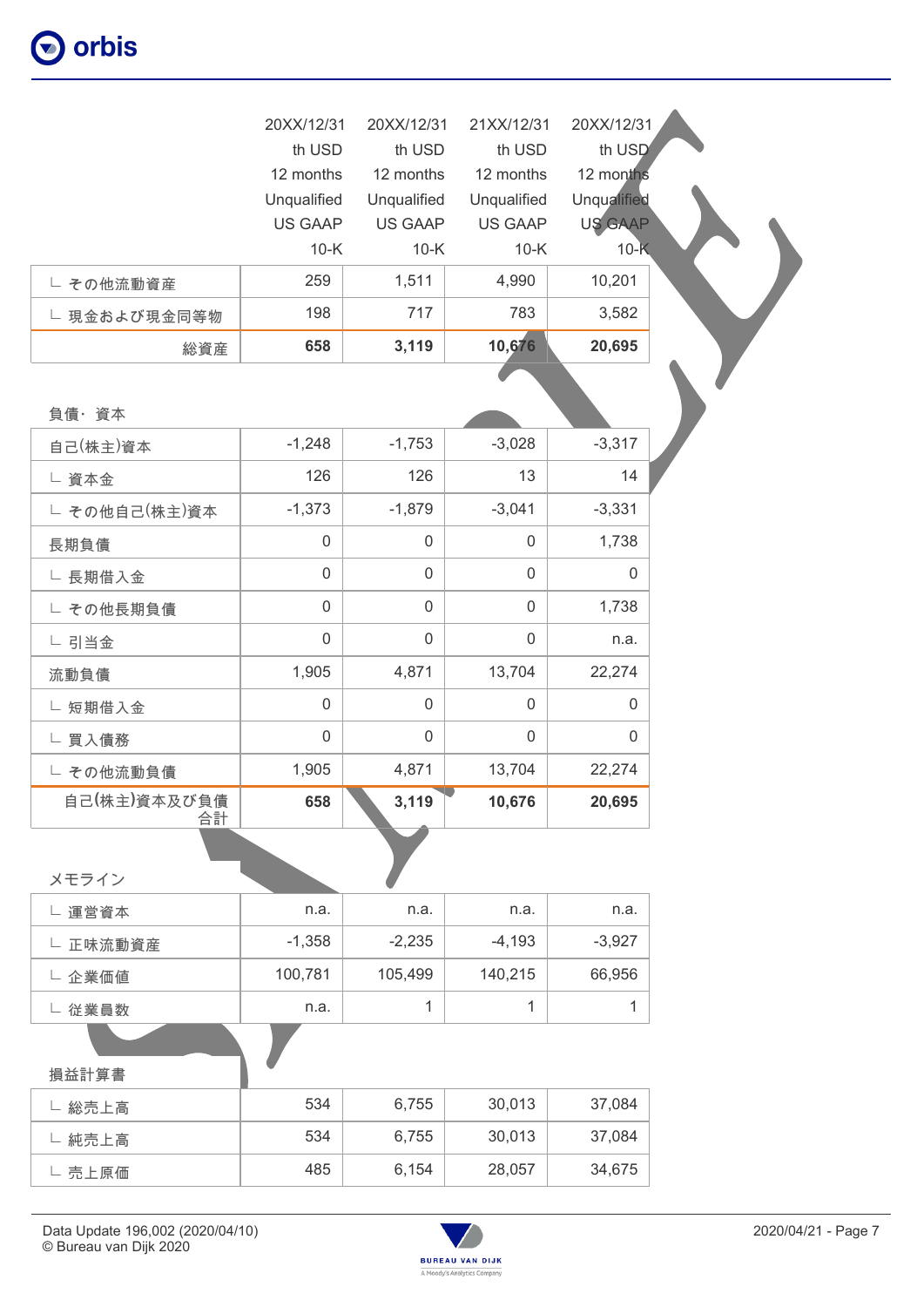|               | 20XX/12/31  | 20XX/12/31     | 20XX/12/31     | 20XX/12/31         |  |
|---------------|-------------|----------------|----------------|--------------------|--|
|               | th USD      | th USD         | th USD         | th USD             |  |
|               | 12 months   | 12 months      | 12 months      | 12 months          |  |
|               | Unqualified | Unqualified    | Unqualified    | <b>Unqualified</b> |  |
|               | US GAAP     | <b>US GAAP</b> | <b>US GAAP</b> | <b>US GAAP</b>     |  |
|               | $10-K$      | $10-K$         | $10-K$         | $10-K$             |  |
| └ 売上総利益       | 49          | 601            | 1,956          | 2,409              |  |
| └ その他営業費用     | 6,642       | 804            | 6,829          | 3,637              |  |
| └ 営業利益[=EBIT] | $-6,593$    | $-203$         | $-4,872$       | $-1,228$           |  |
| └ 財務損益        | $-95$       | $-398$         | $-1,335$       | $-7,815$           |  |
| └ 財務収益        | 1           | n.a.           | n.a.           | n.a.               |  |
| └ 財務費用        | 96          | 398            | 1,335          | 7,815              |  |
| └ 経常利益        | $-6,688$    | $-600$         | $-6,207$       | $-9,043$           |  |
| └ 税金          | $\mathbf 0$ | $\mathbf{1}$   | 185            | 17                 |  |
| └ 税引後利益       | $-6,688$    | $-601$         | $-6,392$       | $-9,061$           |  |
| └ 特別損益        | n.a.        | n.a.           | 182            | n.a.               |  |
| └ 特別利益        | n.a.        | n.a.           | n.a.           | n.a.               |  |
| └ 特別損失        | n.a.        | n.a.           | n.a.           | n.a.               |  |
| └ 当期純利益       | $-6,688$    | $-601$         | $-6,210$       | $-9,061$           |  |

| メモライン                                |        |        |          |          |
|--------------------------------------|--------|--------|----------|----------|
| 輸出収入<br>L.                           | n.a.   | n.a.   | n.a.     | n.a.     |
| └ 原材料費                               | n.a.   | n.a.   | n.a.     | n.a.     |
| └ 人件費                                | n.a.   | n.a.   | n.a.     | n.a.     |
| 減価償却<br>L.                           | 6,156  | 9      | 1,976    | 44       |
| $\mathsf{L}\,$ Other operating items | 486    | 794    | 4,853    | 3,593    |
| └ 支払利子                               | 90     | 190    | 751      | 968      |
| 研究開発費<br>L.                          | n.a.   | n.a.   | n.a.     | n.a.     |
| └ キャッシュフロー                           | $-532$ | $-592$ | $-4,234$ | $-9,017$ |
| └ 付加価値                               | n.a.   | n.a.   | n.a.     | n.a.     |
| <b>EBITDA</b>                        | -437   | $-193$ | $-2,897$ | $-1,184$ |
|                                      |        |        |          |          |



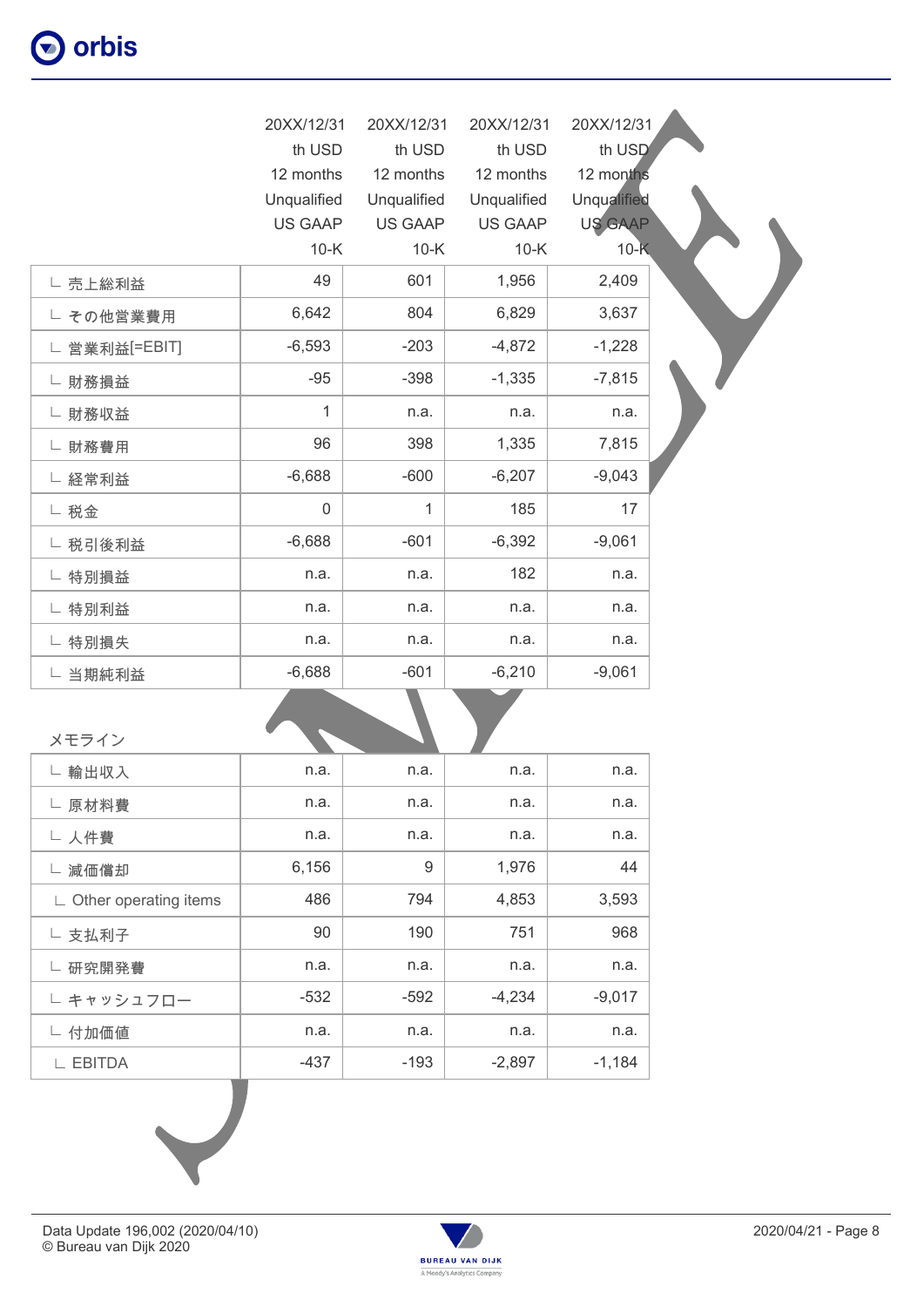## 財務比率 連結, Annual report 20XX/12/31 20XX/12/31 20XX/12/31 20XX/12/31 th USD th USD th USD th USD 12 months 12 months 12 months 12 months Unqualified Unqualified Unqualified Unqualified US GAAP US GAAP US GAAP US GAAP 10-K 10-K 10-K 10-K 利益率 ∟ 税引前ROE (%) | n.s. | n.s. | n.s. | n.s. ∟ 税引前ROCE (%) | n.s. | n.s. | n.s. | n.s. ∟ 税引前ROA (%) | n.s. | 49.25 | 58.14 | 58.14 -43.70 ∟ 当期純利益による ROE(%) n.s. | n.s. | n.s. | n.s. | ∟ 当期純利益による ROCE(%) n.s. | n.s. | n.s. | n.s. | ∟ 当期純利益による  $ROA(\% )$ n.s.  $-19.27$   $-58.17$   $-43.78$  $\Box$  売上高経常利益率(%) | n.s. | 38.89 | 20.68 | 24.39 ∟ 粗利益率(%) 9.18 8.90 6.52 6.50 ∟ EBITDA マージン(%) | -81.88 | -2.86 | -9.65 | -3.19 ∟ EBIT マージン(%) | n.s. | -3.00 | -16.23 | -3.31 ∟ キャッシュフロー/ 総 売上高(%)  $-99.66$   $-8.76$   $-14.11$   $-24.31$ ∟ 企業価値<sup>/</sup> EBITDA (x) | n.s. | n.s. | n.s. | n.s. | n.s. |

∟ 時価総額/ 営業活動に よるキャッシュフロー(x)

٠

| 営業比率                            |          |         |         |         |
|---------------------------------|----------|---------|---------|---------|
| L 純資産回転率(x)                     | n.s.     | n.s.    | n.s.    | n.s.    |
| └ インタレストカバレッ<br>ジレシオ            | $-72.95$ | $-1.07$ | $-6.49$ | $-1.27$ |
| L 在庫回転率(X)                      | 2.78     | 14.55   | 9.70    | 11.58   |
| └ 売上債権回転期間(日)                   | 65       | 35      | 17      | 48      |
| └ 買入債務回転期間(日)                   | $\Omega$ | 0       | 0       | 0       |
| $\mathsf{L}$ 輸出収入 / 総売上高 $(\%)$ | n.a.     | n.a.    | n.a.    | n.a.    |
| ∟ R&D費用/ 総売上高(%)                | n.a.     | n.a.    | n.a.    | n.a.    |



n.s. | n.s. | n.s. | n.s. |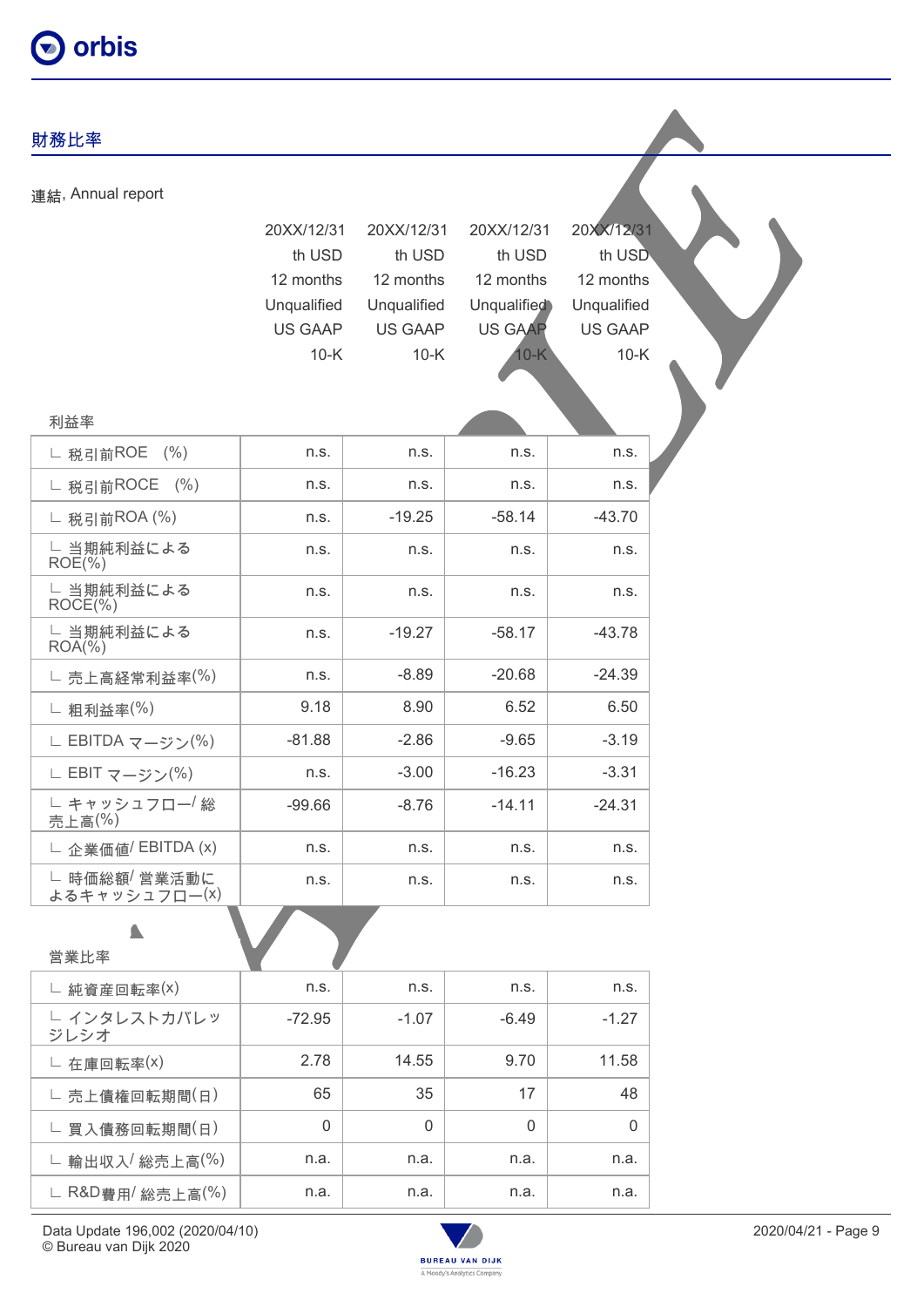|                         | 20XX/12/31  | 20XX/12/31  | 20XX/12/31     | 20XX/12/31         |  |
|-------------------------|-------------|-------------|----------------|--------------------|--|
|                         | th USD      | th USD      | th USD         | th USD             |  |
|                         | 12 months   | 12 months   | 12 months      | 12 months          |  |
|                         | Unqualified | Unqualified | Unqualified    | <b>Unqualified</b> |  |
|                         | US GAAP     | US GAAP     | <b>US GAAP</b> | US GAAP            |  |
|                         | $10-K$      | $10-K$      | $10-K$         | $10-K$             |  |
|                         |             |             |                |                    |  |
|                         |             |             |                |                    |  |
| ストラクチャー率                |             |             |                |                    |  |
| L 流動比率(x)               | 0.29        | 0.54        | 0.69           | 0.82               |  |
| L 当座比率(x)               | 0.19        | 0.45        | 0.47           | 0.68               |  |
| └ 自己(株主)資本長期負<br>債比率(X) | n.s.        | n.s.        | n.s.           | $-1.91$            |  |
| └ 自己(株主)資本比率(%)         | n.s.        | $-56.21$    | $-28.36$       | $-16.03$           |  |
| └ 自己(株主)資本負債比<br>率(%)   | n.s.        | n.s.        | n.s.           | n.s.               |  |
| └ ギアリング(%)              | n.s.        | n.s.        | n.s.           | n.s.               |  |
|                         |             |             |                |                    |  |
| 従業員あたりの比率               |             |             |                |                    |  |
| □ 従業員1人あたり収益            | n.a.        | n.s.        | n.s.           | n.s.               |  |
| └ 従業員ごとの総売上高            | n.a.        | 6,755       | 30,013         | 37,084             |  |
| └ 人件費/総売上高(%)           | n.a.        | n.a.        | n.a.           | n.a.               |  |
| └ 平均社員人件費               | n.a.        | n.a.        | n.a.           | n.a.               |  |
| □ 従業員1人あたり株主<br>資本      | n.a.        | n.s.        | n.s.           | n.s.               |  |
| └ 従業員1人あたり運営<br>資本      | n.a.        | n.a.        | n.a.           | n.a.               |  |
| └ 従業員1人あたり総資            | n.a.        | 3,119       | 10,676         | 20,695             |  |

### 役員・マネージャー (直近)

Boards & committees 44

### Boards of directors

産

| MR XXXXXXXXXXXXXXXXX<br>Chairman, President, CEO, Acting Chief Financial Officer & Acting Chief Accounting of √<br>Also shareholder<br>+ 1 other role   | CU         |
|---------------------------------------------------------------------------------------------------------------------------------------------------------|------------|
| MR XXXXXXXXXXXXXXXXXhairman of the Board, Chief Executive Officer, Chief Financial<br>Officer; Senior Management (2016/03/01 $\#$ 6) V Also shareholder | CU, VI, RE |
| MR XXXXXXXXXXXXXXXXXX<br>Director (Board of Directors)                                                                                                  | VI         |
| MR XXXXXXXXXXXXXXXXXDirector (Board of Directors) (2016/11/18 $\gamma$ $\leq$ )                                                                         | VI.RE      |

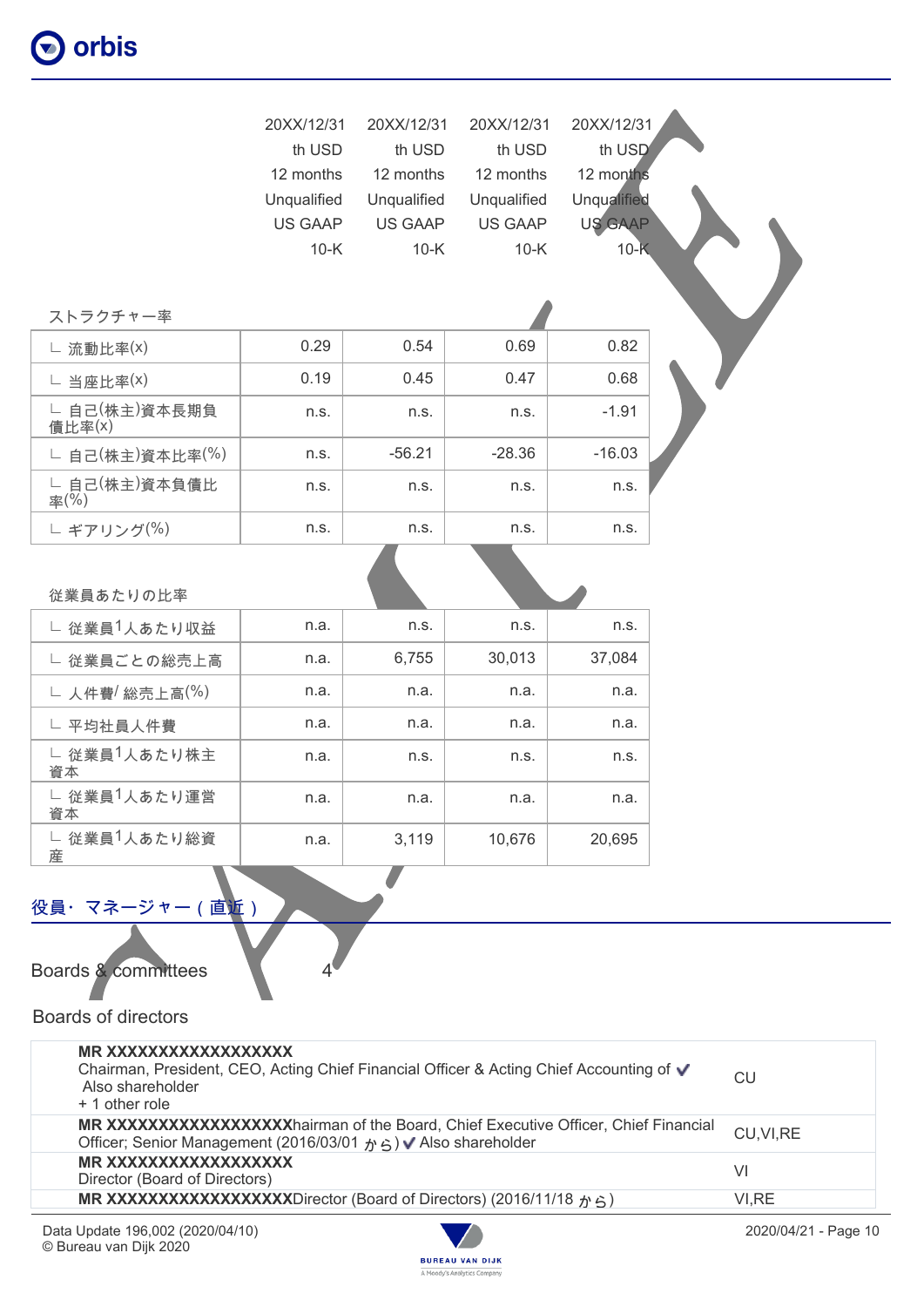

Management & staff 4



Senior Management

| MR DIXXXXXXXXXXXXXXXXX<br>Chairman, President, CEO, Acting Chief Financial Officer & Acting Chief Accounting of ▼<br>Also shareholder<br>$+1$ other role          | CU         |
|-------------------------------------------------------------------------------------------------------------------------------------------------------------------|------------|
| <b>MR XXXXXXXXXChairman of the Board, Chief Executive Officer, Chief Financial</b><br>Officer; Senior Management (2016/03/01 $\land$ $\land$ ) V Also shareholder | CU, VI, RE |
| <b>MR XXXXXXXXX</b><br><b>Managing Director</b>                                                                                                                   | VI         |
| <b>MR XXXXXXXXX</b><br>Secretary                                                                                                                                  | VI         |
|                                                                                                                                                                   |            |



Other or unspecified department

| <b>MR XXXXXXXXX</b> Director (2016/02/26 $\gamma$ $\beta$ ) Also shareholder           |  |
|----------------------------------------------------------------------------------------|--|
| <b>MR XXXXXXXX</b> Secretary, Director (2014/01/13 $p \in \mathbb{R}$ ) + 1 other role |  |

**Sources**

**CU**:Cortera (North America) , **VI**:Directors collected by Bureau van Dijk , **RE**:Reuters

Filters

全てのソース Bodies & departments

**Corporate group**

| 名前                                      | 国         | 出資比率<br>Direct % Total % |        | <b>Info</b><br>日付 | 企業活<br>動ステ<br>ータス        | Op. Rev.<br>$(m$ JPY $)$ |
|-----------------------------------------|-----------|--------------------------|--------|-------------------|--------------------------|--------------------------|
| <b>Global Ultimate Owner</b>            |           |                          |        |                   |                          |                          |
| COSMOS SAMPLE COMPANY.                  | US        |                          |        |                   |                          | 4,110                    |
| <b>Ultimately owned subsidiaries</b>    |           |                          |        |                   |                          |                          |
| COSMOXXXXXXXXXXXXXXXXXXXXXXXXXXXCO. LTD | GR        | 100.00                   | 100.00 | 20XX/12           | $\overline{\phantom{a}}$ | 2,095                    |
| ▶ DXXXXXXXXXXXXXXXXXX LTD               | <b>GB</b> | 100.00                   | 100.00 | 20XX/09           | $\overline{\phantom{a}}$ | 607                      |

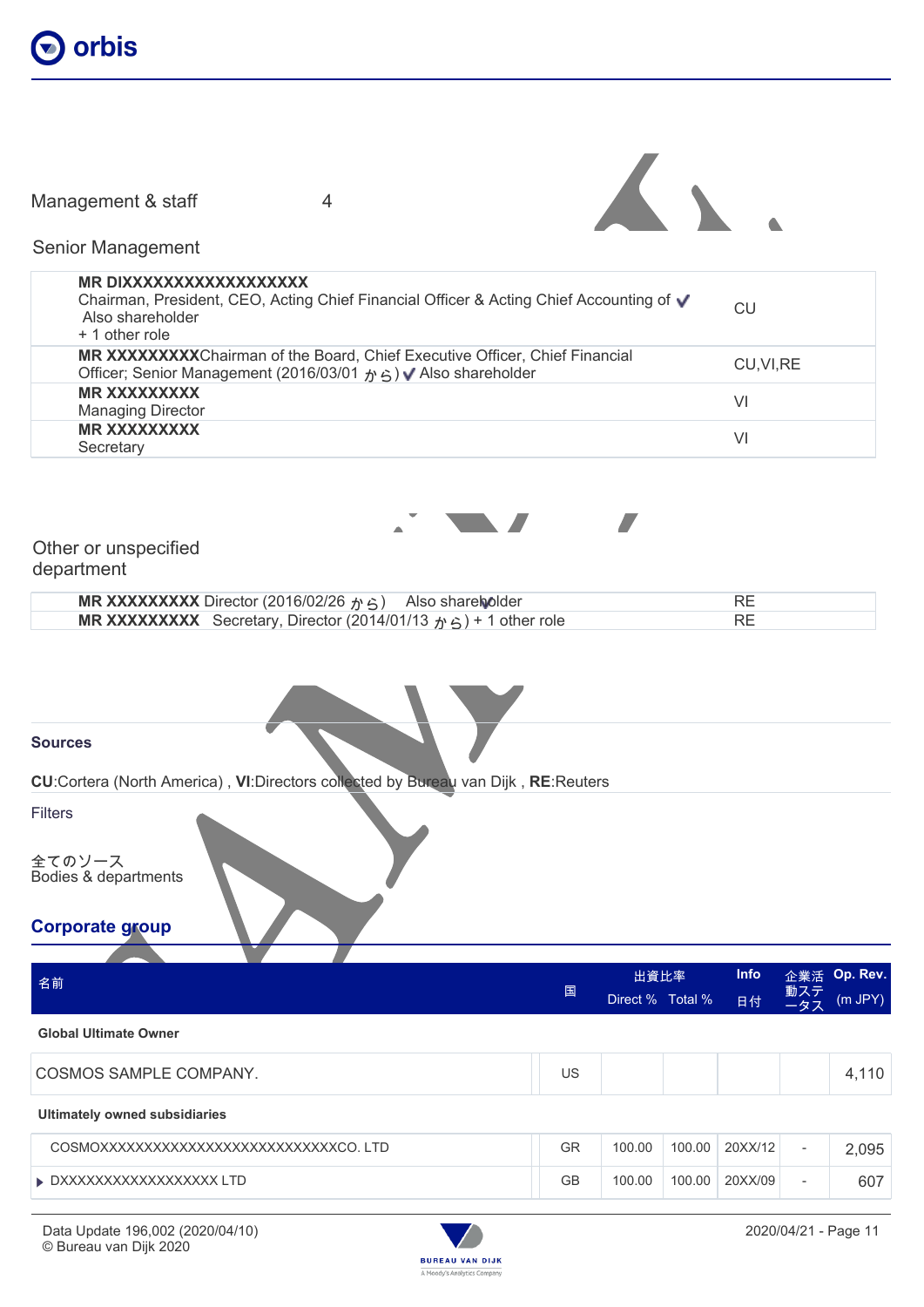| 名前                                                                                                                                                       | 国         | 出資比率<br>Direct % Total % |        | <b>Info</b><br>日付 | 企業活<br>動ステ<br>ータス        | Op. Rev.<br>$(m$ JPY $)$ |
|----------------------------------------------------------------------------------------------------------------------------------------------------------|-----------|--------------------------|--------|-------------------|--------------------------|--------------------------|
| SKXXXXXXXXXXXXXXXXXA.                                                                                                                                    | <b>GR</b> | $\overline{\phantom{a}}$ | 100.00 | 20XX/12           | $\overline{\phantom{m}}$ | n.a.                     |
| <b>Ultimate Owner definition</b><br>最終所有者は出資比率50.01%以上を最終的に子会社を経由して保有している<br>Excluding Individuals or families, Public authorities, states, governments. |           |                          |        |                   |                          |                          |
| ファミリーツリーリスト                                                                                                                                              |           |                          |        |                   |                          |                          |
| BvD独立度指標                                                                                                                                                 |           |                          |        |                   |                          |                          |



**D - Direct majority ownership** Has an identified shareholder with over 50% direct ownership or is a branch/foreign company

This company is the Global Ultimate Owner of the group.

### **Ultimate Owner definition**

最終所有者は出資比率50.01% 以上を最終的に子会社を経由して保有している Excluding Individuals or families, Public authorities, states, governments.

### **Current shareholders**

|                                     |  |      | タイ | 出資比率                     |         | Op. Rev.     |      |         |
|-------------------------------------|--|------|----|--------------------------|---------|--------------|------|---------|
| 名前                                  |  | 国    | ブ  | Direct %                 | Total % | $(m$ JPY $)$ | 従業員数 | 日付      |
| MR XXXXXXXXXXXXXXXXX                |  | n.a. |    | 59.90                    | n.a.    |              | ۰    | 20XX/04 |
| HXXXXXXXXXXXXXXXXXXXXXXXXXXXXENT LP |  | US   | Р  | $\overline{\phantom{a}}$ | 5.38    | 554          | 22   | 20XX/04 |
| HXXXXXXXXXXXXXXXXXX FUND LTD.       |  | KY   | Е  | 5.38                     | n.a.    | n.a.         | n.a  | 20XX/04 |
| MR DXXXXXXXXXMOS                    |  | n.a. |    | 3.75                     | 4.05    | -            | -    | 20XX/04 |



P = 非公開投資会社 E = 投資信託/年金基金等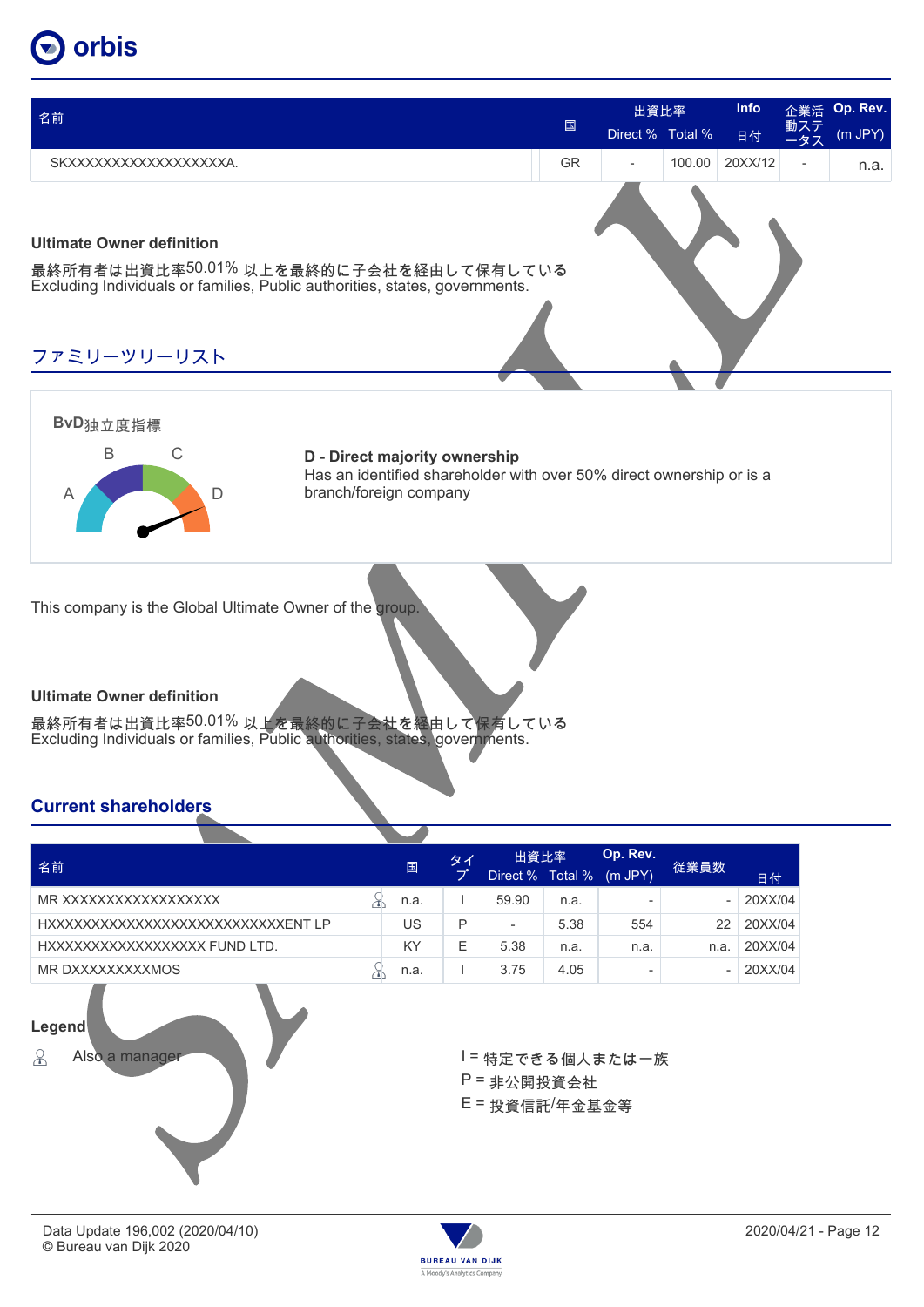

### **Current subsidiaries**

| 名前                                                                       |                                                                                          | タイプ         |           | 出資比率                     |                                                    | 企業活                      |         | Op. Rev.       |                           |
|--------------------------------------------------------------------------|------------------------------------------------------------------------------------------|-------------|-----------|--------------------------|----------------------------------------------------|--------------------------|---------|----------------|---------------------------|
|                                                                          | $\boxplus$                                                                               |             |           | Direct % Total %         |                                                    | 動ステ<br>ータス               | 日付      | $(m$ JPY $)$   | 従業員数                      |
| COSMOXXXXXXXXXXXXXXXXXXXXXXXXXXX<br>CO. LTD                              | GR                                                                                       | $\mathsf C$ | $\equiv$  | 100.00                   | 100.00                                             | $\overline{\phantom{a}}$ | 20XX/12 | 2,095          | $30\,$                    |
| DXXXXXXXXXLTD                                                            | $\mathsf{GB}$                                                                            | $\mathsf C$ | $\equiv$  | 100.00                   | 100.00                                             | $\overline{\phantom{a}}$ | 20XX/09 | 607            | $\ensuremath{\mathsf{3}}$ |
| SKXXXXXXXX.                                                              | GR                                                                                       | $\mathsf C$ | $\equiv$  | $\overline{\phantom{a}}$ | 100.00                                             | $\overline{\phantom{a}}$ | 20XX/12 | n.a.           | n.a.                      |
| Legend<br>$C =$ Corporate                                                |                                                                                          |             |           |                          |                                                    |                          |         |                |                           |
| <b>Ownership structure</b>                                               |                                                                                          |             |           |                          |                                                    |                          |         |                |                           |
|                                                                          |                                                                                          |             |           |                          |                                                    |                          |         |                |                           |
| Graph: 株主                                                                |                                                                                          |             |           |                          |                                                    |                          |         |                |                           |
| $\mathbf{2}^{\prime}$<br>MR GXXXXXXXXX<br>tLP<br>n.a.<br>59.90/n.a.      | HuXXXXXXXXXXXX<br>US<br>$-15.38$<br>أمقا<br>CoXXXXXXXXInc.<br>$\ensuremath{\mathsf{US}}$ |             | 3.75/4.05 |                          | $\mathbb{S}$<br>MR DXXXXXXXXX<br>n.a.<br>5.38/n.a. |                          |         | HXXXXXXXX Ltd. | $\mathsf{KY}$             |
| All 4 shareholders and the controlling shareholder path are represented. |                                                                                          |             |           |                          |                                                    |                          |         |                |                           |